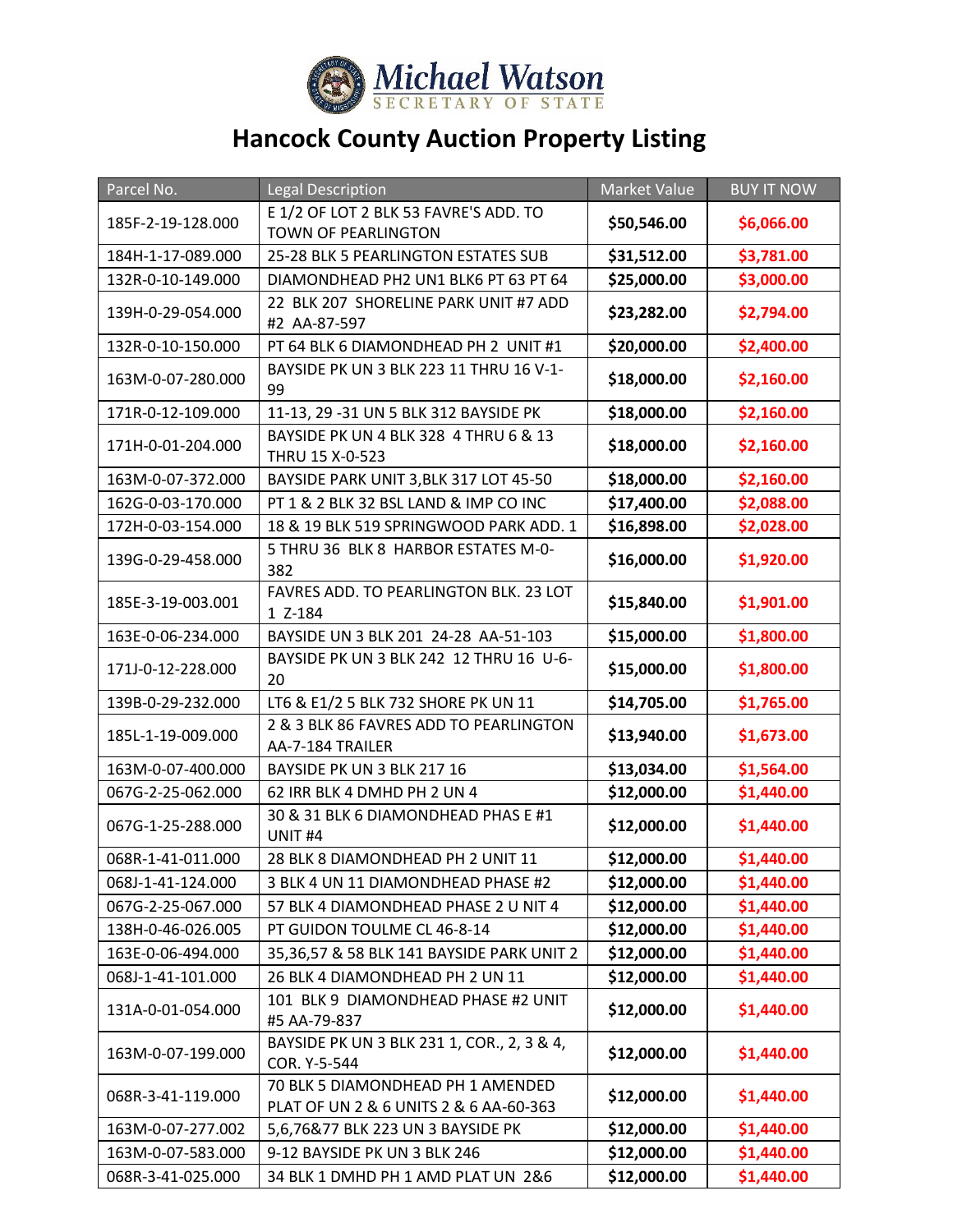| Parcel No.        | <b>Legal Description</b>                                            | <b>Market Value</b> | <b>BUY IT NOW</b> |
|-------------------|---------------------------------------------------------------------|---------------------|-------------------|
| 163C-0-06-463.000 | 7-10 BLK 104 BAYSIDE PARK UNIT 1                                    | \$12,000.00         | \$1,440.00        |
| 163E-0-06-429.000 | BAYSIDE PK SUB UN 2 BLK 142 23, 24, 65 &<br>66 AA-16-67             | \$12,000.00         | \$1,440.00        |
| 163M-0-07-350.000 | BAYSIDE PK UN 3 BLK 219 4, 5, 68 & 69<br>U-<br>2-590/592            | \$12,000.00         | \$1,440.00        |
| 068J-1-41-239.000 | 29 BLK 6 DIAMONDHEAD PH2 UN 11                                      | \$12,000.00         | \$1,440.00        |
| 068J-1-41-240.000 | 30 BLK 6 DIAMONDHEAD PH2 UN 11                                      | \$12,000.00         | \$1,440.00        |
| 068R-3-41-022.000 | 37 BLK 1 DIAMONDHEAD PHASE #1<br>AMENDED PLAT OF UNITS 2 & 6        | \$12,000.00         | \$1,440.00        |
| 131B-0-01-077.000 | DIAMONDHEAD PH 2 UN 5 BLK 2 LOT 24                                  | \$12,000.00         | \$1,440.00        |
| 067G-2-25-096.000 | 21, IRR. BLK 4 DIAMONDHEAD PHASE #2<br><b>UNIT #4 AA-6-587</b>      | \$12,000.00         | \$1,440.00        |
| 131D-1-13-094.000 | 74, IRR. BLK 2 DIAMONDHEAD PHASE #2<br>UNIT #8 NOT SOLD             | \$12,000.00         | \$1,440.00        |
| 163M-0-07-105.000 | BAYSIDE PK UN 3 BLK 220 LOT 1-3<br>100'X150'                        | \$12,000.00         | \$1,440.00        |
| 067E-2-26-093.000 | 21 BLK12 D'HEAD PH 2 UT 4A                                          | \$12,000.00         | \$1,440.00        |
| 067E-2-26-018.000 | 38, IRR. BLK 13 DIAMONDHEAD PHASE #2<br><b>UNIT #4A AA-73-5 22</b>  | \$12,000.00         | \$1,440.00        |
| 067E-2-26-053.000 | 69 BLK 12 DIAMONDHEAD PHASE #2 UNIT<br>#4A AA-27-621                | \$12,000.00         | \$1,440.00        |
| 067G-1-25-142.000 | 38-39 BLK 9 DIAMONDHEAD PH 1 UN 4                                   | \$12,000.00         | \$1,440.00        |
| 067F-1-26-126.001 | 60&61 BLK1 UN4 PH1 DIAMONDHEAD                                      | \$12,000.00         | \$1,440.00        |
| 131B-0-01-088.000 | 12 BLK 2 DIAMONDHEAD PHASE # 2 UNIT #5<br>$Y-2-301$                 | \$12,000.00         | \$1,440.00        |
| 068J-1-41-197.000 | 7 BLK 5 DIAMONDHEAD PHASE #2 UNIT #11<br>AA-12-632                  | \$12,000.00         | \$1,440.00        |
| 068J-1-41-198.000 | 8 BLK 5 DIAMONDHEAD PHASE #2 UNIT #11                               | \$12,000.00         | \$1,440.00        |
| 068J-1-41-199.000 | 9 BLK 5 DIAMONDHEAD PHASE #2 UNIT #11                               | \$12,000.00         | \$1,440.00        |
| 131A-0-01-060.000 | 95, IRR. BLK 9 DIAMONDHEAD PHASE #2<br>UNIT #5 AA-80-87 1           | \$12,000.00         | \$1,440.00        |
| 163C-0-06-396.000 | BAYSIDE PK UN 1 BLK 110 21, 22, 39 & 40                             | \$12,000.00         | \$1,440.00        |
| 171J-0-12-145.000 | 35-38 BLK 226 BAYSIDE PARK UNIT 3                                   | \$12,000.00         | \$1,440.00        |
| 163F-0-06-372.000 | BAYSIDE PK SUB UN 2 BLK 150 21, 22, 37 &<br>38                      | \$12,000.00         | \$1,440.00        |
| 171J-0-12-234.000 | BAYSIDE PK UN 3 BLK 243 12 THRU 15 T-8-<br>31                       | \$12,000.00         | \$1,440.00        |
| 163E-0-06-288.000 | BAYSIDE PK SUB UN 2 BLK 154 32 THRU 35,<br><b>COR. SUBD S-4-430</b> | \$12,000.00         | \$1,440.00        |
| 163F-0-06-150.000 | 36-39 BAYSIDE PK SUB UN 2 BLK 152                                   | \$12,000.00         | \$1,440.00        |
| 171R-0-12-156.000 | BAYSIDE PK UN 5 BLK 322 34-37                                       | \$12,000.00         | \$1,440.00        |
| 163F-0-06-405.000 | 30 - 33 BLK 144 BAYSIDE PK UN 2                                     | \$12,000.00         | \$1,440.00        |
| 163M-0-07-135.000 | BAYSIDE PARK UNIT 3 BLK 224 LOTS 1 & 2 61<br>& 62                   | \$12,000.00         | \$1,440.00        |
| 171J-0-12-117.000 | BAYSIDE PARK UNIT 3, BLK 224 LOT 41-44                              | \$12,000.00         | \$1,440.00        |
| 163M-0-07-473.000 | BAYSIDE PK UN 3 BLK 211 49 THRU 52 S-4-<br>404                      | \$12,000.00         | \$1,440.00        |
| 171J-0-12-367.000 | 13 THRU 16 BAYSIDE PK UN 5 BLK 305                                  | \$12,000.00         | \$1,440.00        |
| 163E-0-06-386.000 | BAYSIDE PK USB UN 2 BLK 147 14 THRU 17<br>$T-8-33$                  | \$12,000.00         | \$1,440.00        |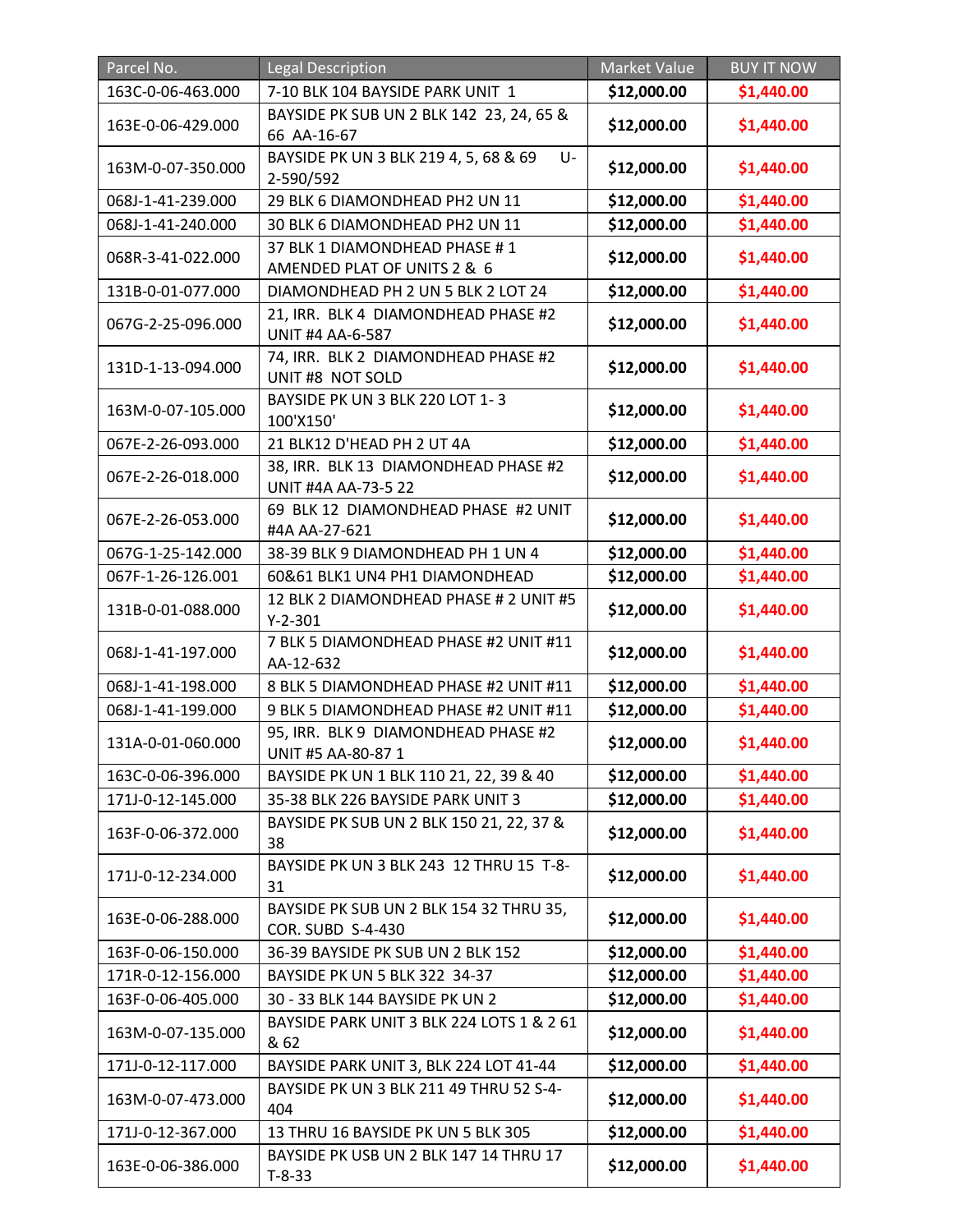| Parcel No.        | <b>Legal Description</b>                                      | Market Value | <b>BUY IT NOW</b> |
|-------------------|---------------------------------------------------------------|--------------|-------------------|
| 163F-0-06-412.000 | 14, 15, 44 & 45 BLK 144 UN 2 BAYSIDE PARK                     | \$12,000.00  | \$1,440.00        |
| 163M-0-07-287.001 | 28, 51-53 BLK 223 BAYSIDE PARK UN 3                           | \$12,000.00  | \$1,440.00        |
| 171H-0-01-096.000 | 15-18 BLK 336 BAYSIDE PARK UNIT 4                             | \$12,000.00  | \$1,440.00        |
| 056 -0-13-003.000 | PT NW1/4-NE1/4 SEC 13-6-14                                    | \$11,656.00  | \$1,399.00        |
| 138M-0-33-335.000 | 40 BLK 212 SHORELINE PARK UNIT #7 ADD<br>#4                   | \$10,800.00  | \$1,296.00        |
| 138M-0-33-336.000 | 41 BLK 212 SHORELINE PARK UNIT #7 ADD<br>#4                   | \$10,700.00  | \$1,284.00        |
| 138M-0-33-337.000 | 42 BLK 212 SHORELINE PARK UNIT #7 ADD<br>#4                   | \$10,700.00  | \$1,284.00        |
| 138M-0-33-338.000 | 43 BLK 212 SHORELINE PARK UNIT #7 ADD<br>#4                   | \$10,600.00  | \$1,272.00        |
| 163D-0-06-326.000 | 47-49 PT 46 BLK 134 BAYSIDE PARK UN 1                         | \$10,500.00  | \$1,260.00        |
| 162B-0-03-145.000 | 47-50 BLK 1 WAVELAND HIGHLANDS                                | \$10,000.00  | \$1,200.00        |
| 162C-1-04-083.000 | BLK 16 21 & 22 VONDROZKOWSKY'S FIRST<br>ADD. I-1-68           | \$10,000.00  | \$1,200.00        |
| 202D-1-04-005.000 | 922 HERRON BAY ESTATES                                        | \$10,000.00  | \$1,200.00        |
| 162A-0-03-158.002 | 41-44 BLK 2 CARLYLE MANOR                                     | \$9,800.00   | \$1,176.00        |
| 162A-0-03-158.004 | 37-40 BLK 2 CARLYLE MANOR                                     | \$9,800.00   | \$1,176.00        |
| 162F-1-04-125.000 | 31-33 & 47-51 BLK 20 HIGHLAND PK                              | \$9,794.00   | \$1,175.00        |
| 164H-0-17-142.000 | PT.23, EX. RUPP BLK 37 CLERMONT HARBOR<br>TRAILER & ADD.      | \$9,744.00   | \$1,169.00        |
| 171H-0-01-065.000 | 12 & 13 BLK 335 BAYSIDE PARK UNIT 4                           | \$9,623.00   | \$1,155.00        |
| 041U-2-11-003.000 | LOT 21 CYPRESS POINT PH 2                                     | \$9,173.00   | \$1,101.00        |
| 163M-0-07-342.000 | BAYSIDE PK UN 3 BLK 219 63 THRU 65 U-7-<br>419 V-1-14         | \$9,000.00   | \$1,080.00        |
| 163M-0-07-322.000 | 25 THRU 27 BLK 221 UN 3 BAYSIDE PK                            | \$9,000.00   | \$1,080.00        |
| 163M-0-07-383.000 | 65-67 BLK 217 BAYSIDE PARK UN3                                | \$9,000.00   | \$1,080.00        |
| 163F-0-06-383.002 | 47 & 48 BLK 145 BAYSIDE PARK UNIT 2                           | \$9,000.00   | \$1,080.00        |
| 163E-0-06-229.000 | 4-6 BAYSIDE PK UN 3 BLK 203                                   | \$9,000.00   | \$1,080.00        |
| 163E-0-06-411.000 | 79-81 UN 2 BLK 142 BAYSIDE PK SUBD                            | \$9,000.00   | \$1,080.00        |
| 163E-0-06-419.000 | 6-8 UN 2 BLK 142 BAYSIDE PK SU BD                             | \$9,000.00   | \$1,080.00        |
| 163F-0-06-450.000 | BAYSIDE PK SUB UN 2 BLK 139 55 THRU 57<br>S-4-76 AA79-1       | \$9,000.00   | \$1,080.00        |
| 163M-0-07-533.000 | BAYSIDE PK UN 3 BLK 206 34 THRU 36 T-0-<br>05                 | \$9,000.00   | \$1,080.00        |
| 171H-0-01-251.000 | BAYSIDE PARK UN 4 BLK 324 1-3                                 | \$9,000.00   | \$1,080.00        |
| 163M-0-07-032.000 | Bayside Pk Un 3 BLK 214 17-19                                 | \$9,000.00   | \$1,080.00        |
| 171R-0-12-287.000 | BAYSIDE PK UN 3 BLK 239 16-18                                 | \$9,000.00   | \$1,080.00        |
| 163D-0-06-002.000 | 32-34 BLK 102 BAYSIDE PARK UNIT 1                             | \$9,000.00   | \$1,080.00        |
| 163F-0-06-422.000 | BAYSIDE PK SUB UN 2 BLK 144 4, 5 & 55 AA-<br>64-878           | \$9,000.00   | \$1,080.00        |
| 171J-0-12-059.000 | 57 THRU 59 BLK 218 UN 3 BAYSIDE PK                            | \$9,000.00   | \$1,080.00        |
| 171J-0-12-093.000 | BAYSIDE PK UN 3 BLK 222 50 THRU 52 V-4-<br>348                | \$9,000.00   | \$1,080.00        |
| 163M-0-07-401.000 | 17 & 18 BLK 217 UN 3 BAYSIDE PK                               | \$9,000.00   | \$1,080.00        |
| 163M-0-07-121.000 | BAYSIDE PK UN 3 BLK 222 3 THRU 5 U-4-196<br>$U - 4 - 216$     | \$9,000.00   | \$1,080.00        |
| 163E-0-06-426.000 | BAYSIDE PK SUB UN 2 BLK 142 17, 18 & 19<br>AA-47-412 AA78-421 | \$9,000.00   | \$1,080.00        |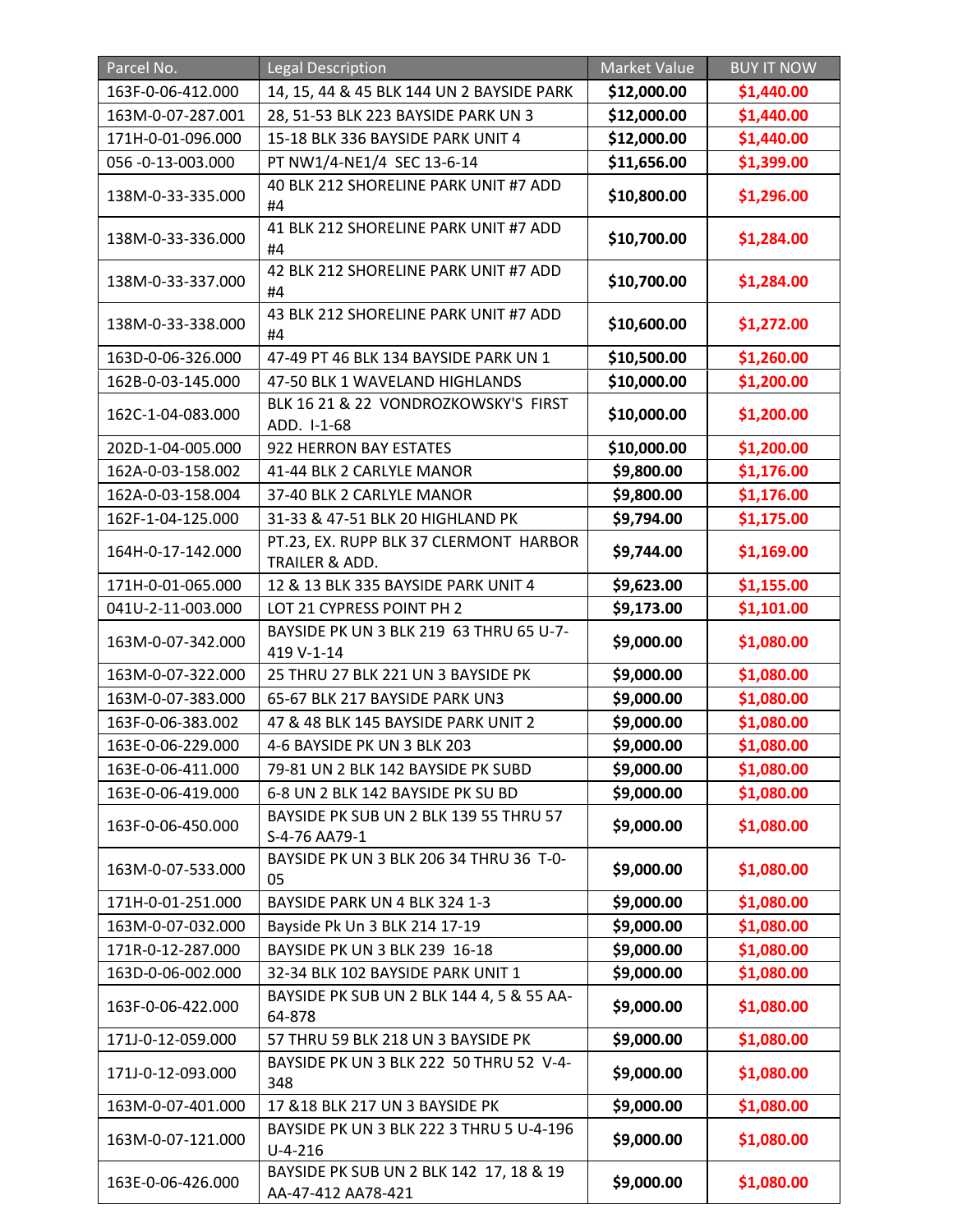| Parcel No.        | <b>Legal Description</b>                                             | <b>Market Value</b> | <b>BUY IT NOW</b> |
|-------------------|----------------------------------------------------------------------|---------------------|-------------------|
| 163M-0-07-091.000 | BAYSIDE PK UN 3 BLK 218 LOTS 6 4-66                                  | \$9,000.00          | \$1,080.00        |
| 171R-0-12-022.000 | BAYSIDE PARK UNIT 3, BLK 242 LOT 9, 26, 27                           | \$9,000.00          | \$1,080.00        |
| 163E-0-06-207.000 | BAYSIDE PK UN 3 BLK 205 37 AA-64-478 AA-<br>61-259                   | \$9,000.00          | \$1,080.00        |
| 163F-0-06-396.000 | 16-18 BLK 145 BAYSIDE PARK UN 2 U-2-180                              | \$9,000.00          | \$1,080.00        |
| 163M-0-07-575.000 | BAYSIDE PK UN 3 BLK 246 22 THRU 24 V-2-<br>451                       | \$9,000.00          | \$1,080.00        |
| 171H-0-01-124.000 | 27-29 BLK 337 BAYSIDE PARK UNIT 4                                    | \$9,000.00          | \$1,080.00        |
| 171J-0-12-031.000 | 46 THRU 48 BLK 216 BAYSIDE PARK UN3                                  | \$9,000.00          | \$1,080.00        |
| 171J-0-12-386.000 | 48, 49 & 50 304 BAYSIDE PK UN 5                                      | \$9,000.00          | \$1,080.00        |
| 171J-0-12-022.000 | 31 THRU 33 BLK 216 BAYSIDE PARK UN3                                  | \$9,000.00          | \$1,080.00        |
| 163E-0-06-195.000 | 13, 14, 36&37 BK 207 BAYSIDE PARK UN3                                | \$9,000.00          | \$1,080.00        |
| 163E-0-06-228.000 | 1-3 BAYSIDE PK UN 3 BLK 203                                          | \$9,000.00          | \$1,080.00        |
| 163E-0-06-243.000 | BAYSIDE PK UN 3 BLK 201 LOTS 4-6                                     | \$9,000.00          | \$1,080.00        |
| 163E-0-06-409.000 | BAYSIDE PK SUB UN 2 BLK 142 73 THRU 75<br>$S-4-406$                  | \$9,000.00          | \$1,080.00        |
| 171H-0-01-049.000 | 29-31 BLK 334 BAYSIDE PARK UNIT 4                                    | \$9,000.00          | \$1,080.00        |
| 171H-0-01-088.000 | 29-31 BLK 335 BAYSIDE PARK UNIT 4                                    | \$9,000.00          | \$1,080.00        |
| 171J-0-12-067.000 | BAYSIDE PK UN 3 BLK 220 LOT 26-28                                    | \$9,000.00          | \$1,080.00        |
| 171J-0-12-220.000 | BAYSIDE PK UN 3 BLK 241 LOT 15-17                                    | \$9,000.00          | \$1,080.00        |
| 162J-0-10-141.000 | PT 42-Y 3RD WARD WAVELAND                                            | \$8,750.00          | \$1,050.00        |
| 138A-0-46-375.000 | 17 & 18 BLK 5 SHORELINE ESTATES #1                                   | \$8,000.00          | \$960.00          |
| 139B-0-29-231.000 | 7 BLK 732 SHORELINE PARK UNIT 11                                     | \$8,000.00          | \$960.00          |
| 067G-3-25-020.000 | 20 KAPALAMA COVE PATIO HOMES                                         | \$8,000.00          | \$960.00          |
| 138E-0-28-324.000 | 38 BLK.100 SHORELINE PARK UNIT #7                                    | \$8,000.00          | \$960.00          |
| 163M-0-07-031.000 | BAYSIDE PK UN 3 BLK 210 LOTS 22 & 23                                 | \$7,950.00          | \$954.00          |
| 069M-1-31-063.000 | 22 BLK 3 JOURDAN RIVER SHORES PHASE<br>#2                            | \$7,500.00          | \$900.00          |
| 069M-1-31-154.000 | 22 BLK 5 JOURDAN RIVER SHORES PH 2                                   | \$7,500.00          | \$900.00          |
| 069M-1-31-031.000 | 34 BLK 2 JOURDAN RIVER SHORES PH 2                                   | \$7,500.00          | \$900.00          |
| 137J-0-44-045.000 | <b>16 LANNES SUBD</b>                                                | \$7,350.00          | \$882.00          |
| 138R-0-34-142.000 | PARK CORR CONTRACTING CO PH 2                                        | \$7,315.00          | \$878.00          |
| 138R-0-34-147.001 | PT S 1/2 LOT 8 SEC 34-8-14                                           | \$7,125.00          | \$855.00          |
| 185M-1-19-013.000 | 2 BLK 69 FAVRES ADD TO PEARLINGTON P-4-<br>322                       | \$7,080.00          | \$850.00          |
| 139G-0-29-172.000 | 1, COR. BLK 728 SHORELINE PARK UNIT # 11                             | \$7,000.00          | \$840.00          |
| 139H-0-29-265.000 | 7-8 BLK 711 SHORELINE PK UN 11                                       | \$7,000.00          | \$840.00          |
| 185F237015.000    | N of 3rd St & S of 2nd St Farve Add to<br>Pearlington Blk 13 K-1-587 | \$7,000.00          | \$840.00          |
| 041V-1-12-003.000 | 16 CYPRESS POINT PH 2                                                | \$6,970.00          | \$836.00          |
| 185M-3-19-085.000 | 6, 7 & 10 & E1/2 OF 8 & 9 BLK 38<br>PEARLINGTON F6-181               | \$6,970.00          | \$836.00          |
| 067G-1-25-099.000 | 12 BLK 3 DIAMONDHEAD PHASE # 1 ADD<br>TO UNIT #8 AA-77-224           | \$6,750.00          | \$810.00          |
| 067G-1-25-124.000 | 14 BLK 11 DIAMONDHEAD PHASE #1 UNIT<br>#4                            | \$6,750.00          | \$810.00          |
| 067F-1-26-056.000 | 8 BLK 10 DIAMONDHEAD PHASE #1 UNIT<br>#4 AA-53-584                   | \$6,750.00          | \$810.00          |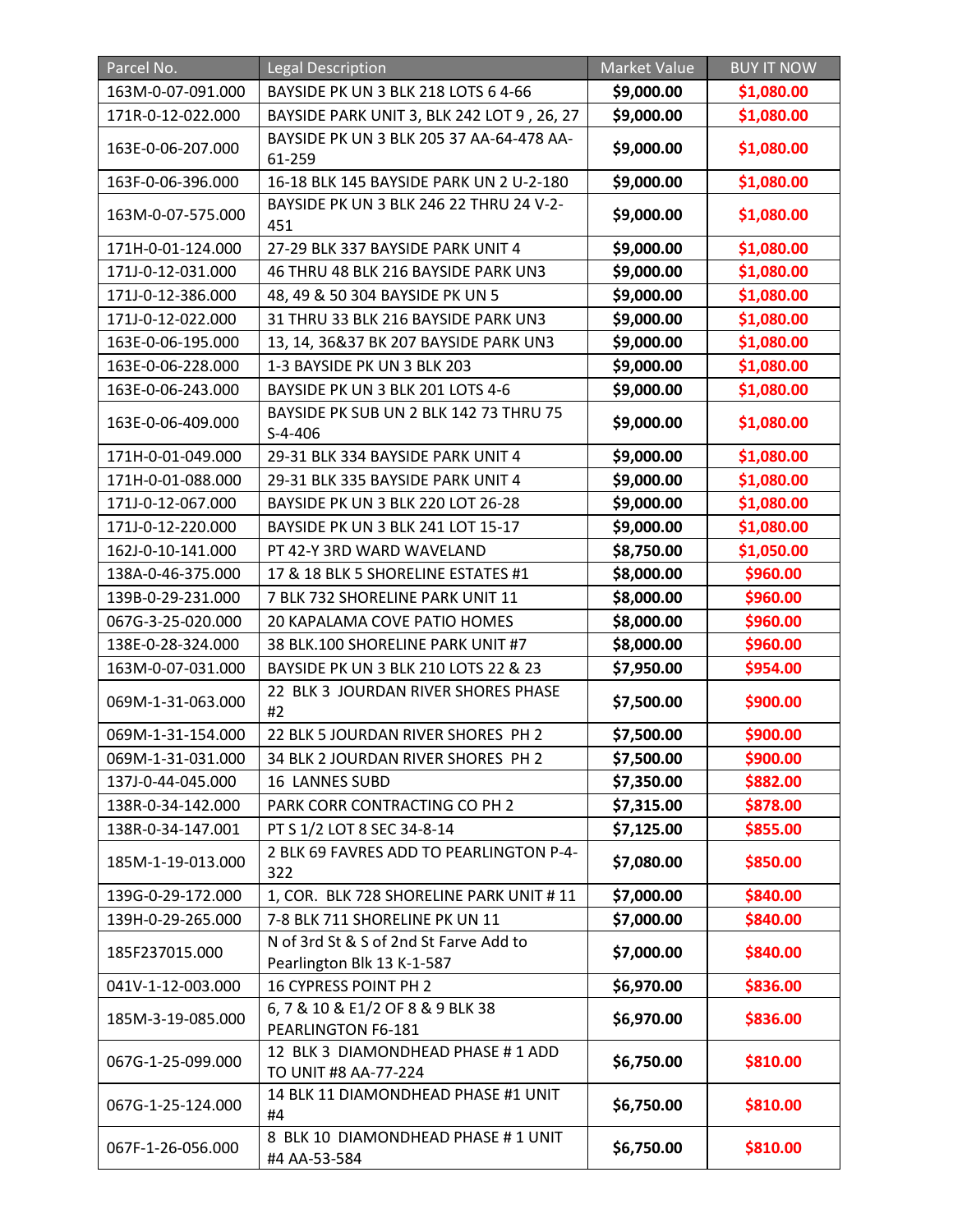| Parcel No.        | Legal Description                                                      | Market Value | <b>BUY IT NOW</b> |
|-------------------|------------------------------------------------------------------------|--------------|-------------------|
| 067G-1-25-001.000 | 12 BLK 1 DIAMONDHEAD PHASE # 1 UNIT<br>#8                              | \$6,750.00   | \$810.00          |
| 067H-1-25-002.000 | 24 BLK 2 DIAMONDHEAD PHASE # 1 UNIT<br>#8 AA-42-242                    | \$6,750.00   | \$810.00          |
| 067H-2-25-408.000 | 75 BLK 13 DIAMONDHEAD PHASE #2 UNIT<br>#7 AA-85-322                    | \$6,750.00   | \$810.00          |
| 162A-0-03-081.000 | 180 THRU 182 GULFSIDE SITES SUBD R-0-<br>305                           | \$6,750.00   | \$810.00          |
| 067H-2-25-300.000 | 19 BLK 5 DIAMONDHEAD PH #2 UN# 7<br>AA75-569                           | \$6,750.00   | \$810.00          |
| 067H-2-25-307.000 | 27 BLK 5 DIAMONDHEAD PHASE # 2 UNIT #7<br>Z-9-298                      | \$6,750.00   | \$810.00          |
| 067H-2-25-068.000 | 19 BLK 7 DIAMONDHEAD PHASE # 2 UNIT<br>#7 NOT SOLD                     | \$6,750.00   | \$810.00          |
| 067G-1-25-129.000 | 43 BLK 9 UN 4 DIAMONDHEAD PHASE #1                                     | \$6,750.00   | \$810.00          |
| 171J-0-12-181.000 | BAYSIDE PK UN 3 BLK 230 13 & 14                                        | \$6,713.00   | \$806.00          |
| 171J-0-12-373.000 | 22 & 23 BLK 305 BAYSIDE PARK UNIT 5                                    | \$6,552.00   | \$786.00          |
| 185P-1-20-063.000 | 10 BLK 6 OAK HARBOR SEC #1                                             | \$6,500.00   | \$780.00          |
| 068K-0-41-030.000 | 14 BLK 10 DIAMONDHEAD PHASE #1<br>AMENDED PLAT OF UNITS 2 & 6          | \$6,300.00   | \$756.00          |
| 068K-0-41-029.000 | 13 BLK 10 DIAMONDHEAD PHASE #1<br>AMENDED PLAT OF UNITS 2 & 6          | \$6,300.00   | \$756.00          |
| 068Q-1-41-101.000 | 26 BLK 1 DIAMONDHEAD PHASE #1<br>AMENDED PLAT OF UNITS 2 & 6 AA-24-686 | \$6,300.00   | \$756.00          |
| 171A-0-01-008.000 | 9 BAYSIDE PK ROYAL OAKS Z-9-49 5                                       | \$6,246.00   | \$750.00          |
| 164G-0-17-011.000 | CLERMONT HARBOR BLK 28 32 AA-22-703                                    | \$6,101.00   | \$732.00          |
| 067F-1-26-167.000 | 21 BLK 3 DIAMONDHEAD PHASE 1 U NIT 4                                   | \$6,000.00   | \$720.00          |
| 163F-0-06-397.000 | 19 & 40 BLK 145 BAYSIDE PARK UN 2 Y8-248                               | \$6,000.00   | \$720.00          |
| 171J-0-12-119.000 | BAYSIDE PK UN 3 BLK 224 47 & 48 T-2-40                                 | \$6,000.00   | \$720.00          |
| 163M-0-07-200.000 | 5 & 6 BLK 231 BAYSIDE PARK UN 3                                        | \$6,000.00   | \$720.00          |
| 163M-0-07-283.000 | 22, & 59 BLK 223 UN3 BAYSIDE PK V-3-392                                | \$6,000.00   | \$720.00          |
| 171R-0-12-089.000 | BAYSIDE PK UN 5 BLK 311 58 & 59 W-2 289                                | \$6,000.00   | \$720.00          |
| 163D-0-06-096.001 | 30&31 BLK 115 UN 1 BAYSIDE PK                                          | \$6,000.00   | \$720.00          |
| 163F-0-06-431.000 | 17 & 18 BLK 144 BAYSIDE PARK UNIT 2                                    | \$6,000.00   | \$720.00          |
| 163C-0-06-214.000 | 77 & 78 BLK 124 BAYSIDE PARK UN 1                                      | \$6,000.00   | \$720.00          |
| 163E-0-06-289.000 | BAYSIDE PK SUB UN 2 BLK 153 37 COR & 38<br>R-0-278                     | \$6,000.00   | \$720.00          |
| 163E-0-06-412.000 | BAYSIDE PK SUB UN 2 BLK 142 82 & 83                                    | \$6,000.00   | \$720.00          |
| 163M-0-07-004.000 | 3 & 43 BLK 209 BAYSIDE PK UN 3 7 AA4-635                               | \$6,000.00   | \$720.00          |
| 171R-0-12-400.000 | BAYSIDE PK UN 3 BLK 235 24 & 25 U-10-540                               | \$6,000.00   | \$720.00          |
| 163C-0-06-248.000 | BAYSIDE PK UN 1 BLK 119 32 & 33 Z-6-828                                | \$6,000.00   | \$720.00          |
| 163F-0-06-383.000 | 44 & 45 BLK 145 BAYSIDE PARK UNIT 2                                    | \$6,000.00   | \$720.00          |
| 163E-0-06-062.000 | BAYSIDE PK SUB UN 2 BLK 152 54 & 55 T-6-<br>537 T-0-469                | \$6,000.00   | \$720.00          |
| 163F-0-06-413.000 | 46 & 47 BLK 144 BAYSIDE PARK UN 2                                      | \$6,000.00   | \$720.00          |
| 171J-0-12-476.000 | 6 & 7 BLK 301 BAYSIDE PARK UNIT 5                                      | \$6,000.00   | \$720.00          |
| 171J-0-12-619.000 | 17 & 18 BLK 311 BAYSIDE PARK UN 5                                      | \$6,000.00   | \$720.00          |
| 163F-0-06-190.002 | 36&37 BLK 158 UN 2 BAYSIDE PK                                          | \$6,000.00   | \$720.00          |
| 163F-0-06-279.000 | BAYSIDE PK SUB UN 2 BLK 157 3 & 4 AA-4-<br>719 AA-20-27                | \$6,000.00   | \$720.00          |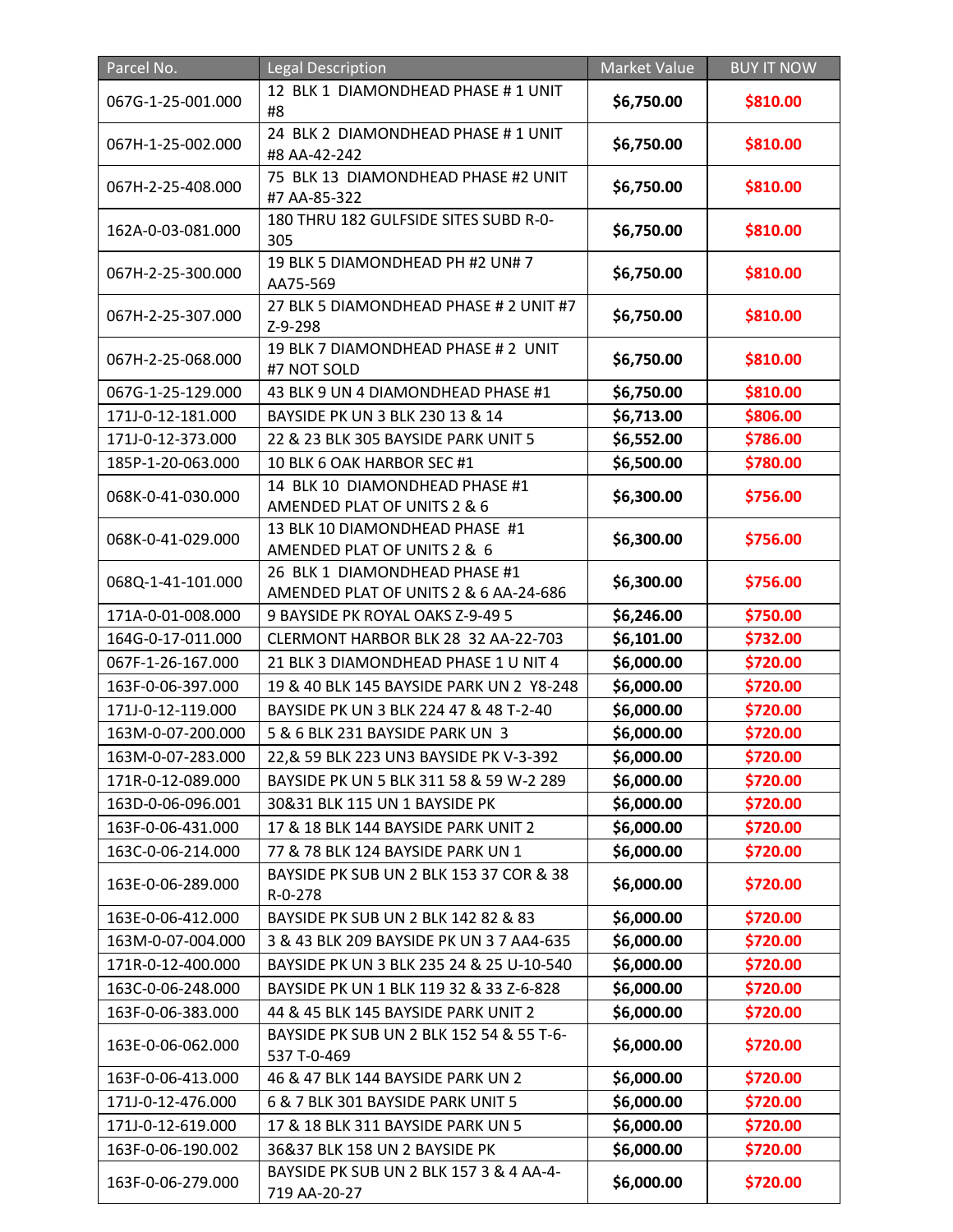| Parcel No.        | <b>Legal Description</b>                                 | Market Value | <b>BUY IT NOW</b> |
|-------------------|----------------------------------------------------------|--------------|-------------------|
| 163F-0-06-597.000 | BAYSIDE PK SUBD UN 2 BLK 164 78 & 79 AA-<br>53-248       | \$6,000.00   | \$720.00          |
| 163F-0-06-446.000 | BAYSIDE PK SUB UN 2 BLK 139 47 & 48 Y-7-<br>501          | \$6,000.00   | \$720.00          |
| 163M-0-07-174.000 | BAYSIDE PK UN 3 BLK 227 LTS 25-26                        | \$6,000.00   | \$720.00          |
| 163E-0-06-526.000 | 12 & 13 BLK 210 BAYSIDE PARK UN 3                        | \$6,000.00   | \$720.00          |
| 163F-0-06-370.002 | 15 BLK 150 BAY SIDE PARK UN 2                            | \$6,000.00   | \$720.00          |
| 171J-0-12-438.000 | BAYSIDE PARK UN 5 BLK 302 LT 2 8-29                      | \$6,000.00   | \$720.00          |
| 171J-0-12-429.000 | 10&11 BLK 303 UN 5 BAYSIDE PK                            | \$6,000.00   | \$720.00          |
| 163M-0-07-411.000 | BAYSIDE PK UN 3 BLK 215 LT 32-33                         | \$6,000.00   | \$720.00          |
| 163M-0-07-437.000 | BAYSIDE PK UN 3 BLK 215 30, COR & 31                     | \$6,000.00   | \$720.00          |
| 163D-0-06-100.000 | BAYSIDE PK UN 1 BLK 115 36 & 37 AA-13-<br>695            | \$6,000.00   | \$720.00          |
| 163D-0-06-292.000 | 32 & 33 BAYSIDE PK SUB UN 2 BLK 136                      | \$6,000.00   | \$720.00          |
| 163F-0-06-113.000 | 32 & 33 BLK 146 BAYSIDE PARK UN 2                        | \$6,000.00   | \$720.00          |
| 163C-0-06-023.000 | 41 BLK 164 BAYSIDE PARK #1                               | \$6,000.00   | \$720.00          |
| 163D-0-06-184.000 | BAYSIDE PK UN 1 BLK 126 36 & 37 AA-6-<br>767             | \$6,000.00   | \$720.00          |
| 163D-0-06-185.000 | BAYSIDE PK UN 1 BLK 126 38 & 39 AA-5-<br>225             | \$6,000.00   | \$720.00          |
| 163D-0-06-229.000 | 5 & 6 BLK 133 BAYSIDE PARK UNIT 2                        | \$6,000.00   | \$720.00          |
| 163D-0-06-317.000 | BAYSIDE PK SUB UN 2 BLK 135 7 & 8 S-9-<br>368            | \$6,000.00   | \$720.00          |
| 163D-0-06-402.000 | 39 & 40 BLK 127 BAYSIDE PARK U NIT 1                     | \$6,000.00   | \$720.00          |
| 163D-0-06-466.000 | BAYSIDE PK UN 1 BLK 121 LTS 55 -56                       | \$6,000.00   | \$720.00          |
| 163D-0-06-513.000 | 4-5 BAYSIDE PK UN 1 BLK 121                              | \$6,000.00   | \$720.00          |
| 163D-0-06-632.000 | 1 & 2 BLK 107 BAYSIDE PARK UNIT1                         | \$6,000.00   | \$720.00          |
| 163E-0-06-009.000 | BAYSIDE PK SUB UN 2 BLK 143 4 & 5<br>BAYSIDE PARK X-7-42 | \$6,000.00   | \$720.00          |
| 163E-0-06-031.000 | BAYSIDE PK UN 2 BLK 149 LOTS 1 0 & 11                    | \$6,000.00   | \$720.00          |
| 163E-0-06-463.000 | 87 & 88 BLK 141 BAYSIDE PARK U NIT 2                     | \$6,000.00   | \$720.00          |
| 163F-0-06-320.000 | 22 BLK 156 BAYSIDE PK UN 2                               | \$6,000.00   | \$720.00          |
| 163M-0-07-021.000 | 34 & 35 BLK 212 BAYSIDE PARK U NIT 3                     | \$6,000.00   | \$720.00          |
| 163M-0-07-108.000 | 68 BLK 220 UN 3 BAYSIDE PK                               | \$6,000.00   | \$720.00          |
| 163M-0-07-151.000 | BAYSIDE PK UN 3 BLK 228 51 & 52, COR. AA-<br>38-547      | \$6,000.00   | \$720.00          |
| 163M-0-07-343.000 | BAYSIDE PK UN 3 BLK 219 66 & 67 U-2-160                  | \$6,000.00   | \$720.00          |
| 163M-0-07-466.000 | BAYSIDE PK UN 3 BLK 211 39 & 40 V-5-476                  | \$6,000.00   | \$720.00          |
| 171H-0-01-042.000 | LOTS 8 & 9 BAYSIDE PK UN 4 BLK 334                       | \$6,000.00   | \$720.00          |
| 171H-0-01-126.000 | 23 & 24 BLK 337 BAYSIDE PARK UNIT 4                      | \$6,000.00   | \$720.00          |
| 171J-0-12-519.000 | BAYSIDE PK UN 5 BLK 308 9&10                             | \$6,000.00   | \$720.00          |
| 171R-0-12-354.001 | 61-62 BLK 237 BAYSIDE PK UN 3                            | \$6,000.00   | \$720.00          |
| 171R-0-12-358.000 | BAYSIDE PK UN 3 BLK 236 12 & 13 AA-30-<br>130            | \$6,000.00   | \$720.00          |
| 171R-0-12-392.000 | BAYSIDE PK UN 3 BLK 235 LTS 4 & 5                        | \$6,000.00   | \$720.00          |
| 067G-1-25-289.000 | 32 BLK 6 DIAMONDHEAD PHASE #1 UNIT<br>#4 AA-50-732       | \$6,000.00   | \$720.00          |
| 163C-0-06-024.000 | 44 & 45 BLK 164 BAYSIDE PARK UNIT 1                      | \$6,000.00   | \$720.00          |
| 163C-0-06-329.000 | B.SIDE PK UN 1 BLK 117 21 & 22                           | \$6,000.00   | \$720.00          |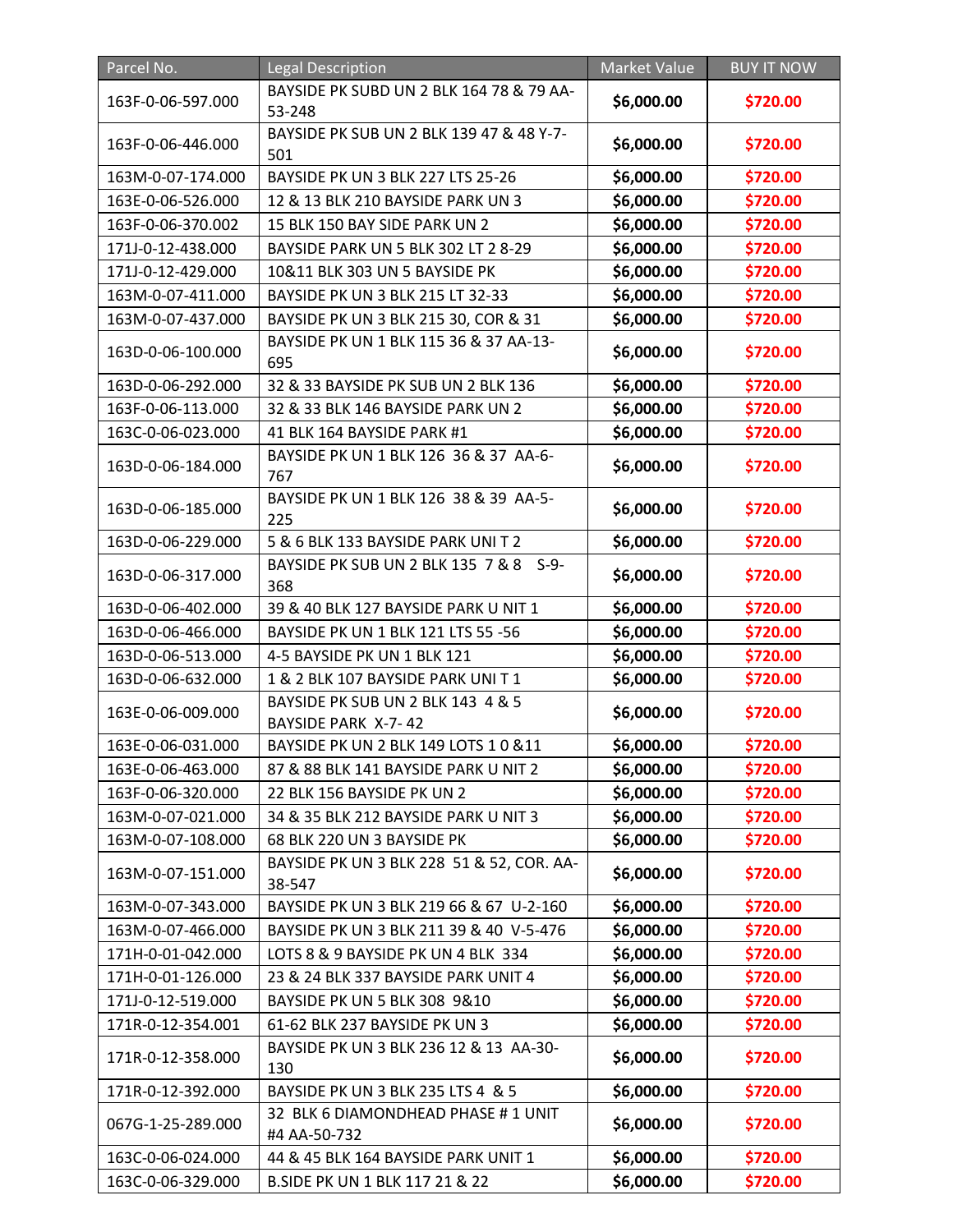| Parcel No.        | <b>Legal Description</b>                                        | <b>Market Value</b> | <b>BUY IT NOW</b> |
|-------------------|-----------------------------------------------------------------|---------------------|-------------------|
| 163D-0-06-401.000 | 41 & 42 BAYSIDE PK UN 1 BLK 127                                 | \$6,000.00          | \$720.00          |
| 163E-0-06-002.000 | BAYSIDE PK SUB UN 2 BLK 137 39 &40                              | \$6,000.00          | \$720.00          |
| 163E-0-06-033.000 | BAYSIDE PK UN 2 BLK 149 LOT 6 & 7                               | \$6,000.00          | \$720.00          |
| 163E-0-06-103.000 | BAYSIDE PK UN 3 BLK 200 LTS 1 & 2                               | \$6,000.00          | \$720.00          |
| 163E-0-06-157.000 | BAYSIDE PK UN 3 BLK 204 39 & 40, COR. Y-<br>4-278               | \$6,000.00          | \$720.00          |
| 163E-0-06-174.000 | 12 & 13 BAYSIDE PK UN 3 BLK 20 9                                | \$6,000.00          | \$720.00          |
| 163E-0-06-192.000 | 40 & 41 BLK 207 BAYSIDE PK UN3                                  | \$6,000.00          | \$720.00          |
| 163E-0-06-309.000 | 9 & 10 BLK 153 BAYSIDE PARK UN 2 R8-125                         | \$6,000.00          | \$720.00          |
| 163F-0-06-031.000 | 32 & 33 BLK 132 BAYSIDE PARK UNIT 2                             | \$6,000.00          | \$720.00          |
| 163F-0-06-064.000 | BAYSIDE PK SUB UN 2 BLK 137 37 & 38 T-7-<br>600                 | \$6,000.00          | \$720.00          |
| 163F-0-06-089.000 | BAYSIDE PK SUB UN 2 BLK 143 8 & 9 AA-39-<br>477                 | \$6,000.00          | \$720.00          |
| 163F-0-06-253.000 | BAYSIDE PK SUB UN 2 BLK 162 1, COR. & 58,<br>COR. S-4-5 6E PARK | \$6,000.00          | \$720.00          |
| 163F-0-06-392.000 | BAYSIDE PK SUB UN 2 BLK 145 8 & 9 AA-44-<br>280                 | \$6,000.00          | \$720.00          |
| 163F-0-06-425.000 | 8 & 9 BAYSIDE PK SUB UN 2 BLK 144                               | \$6,000.00          | \$720.00          |
| 163M-0-07-039.000 | BAYSIDE PK UN 3 BLK 214 6 & 7 W-7-447                           | \$6,000.00          | \$720.00          |
| 163M-0-07-127.000 | BAYSIDE PK UN 3 BLK 222 62 & 63 T-4-282                         | \$6,000.00          | \$720.00          |
| 171A-0-01-045.001 | 39 & 40 ROYAL OAKS                                              | \$6,000.00          | \$720.00          |
| 171J-0-12-106.000 | BAYSIDE PK UN 3 BLK 224 25 & 26 AA-76-<br>172                   | \$6,000.00          | \$720.00          |
| 171J-0-12-209.000 | BAYSIDE PK UN 3 BLK 233 14 & 30 Y-8-51                          | \$6,000.00          | \$720.00          |
| 171J-0-12-461.000 | BAYSIDE PK UN 5 BLK 302 12 & 13 BAYSIDE<br>PARK AA-1 1-285      | \$6,000.00          | \$720.00          |
| 171J-0-12-618.000 | BAYSIDE PK UN 5 BLK 311 19 & 20 W-5-07                          | \$6,000.00          | \$720.00          |
| 171R-0-12-020.000 | BAYSIDE PK UN 3 BLK 241 8 & 9 U-9-528                           | \$6,000.00          | \$720.00          |
| 171R-0-12-217.000 | BAYSIDE PK UN 5 BLK 317 7 & 8 AA-2-559                          | \$6,000.00          | \$720.00          |
| 171H-0-01-003.000 | LOTS 25 AND 26, BLOCK 332, UNIT 4,<br><b>BAYSIDE PARK</b>       | \$6,000.00          | \$720.00          |
| 067G-1-25-169.000 | 9 BLK 9 PH 1 UN 4 DIAMONDHEAD                                   | \$6,000.00          | \$720.00          |
| 139K-0-32-097.000 | 43, 44 & 45 BLK 738 SHORELINE PARK UNIT<br>#11, ADD. #1 Z-9-656 | \$6,000.00          | \$720.00          |
| 163D-0-06-234.000 | 31&32 BLK 133 UN2 BAYSIDE PK AA-86-652                          | \$6,000.00          | \$720.00          |
| 163F-0-06-307.000 | BAYSIDE PK SUB UN 2 BLK 156 57 & 58, COR.<br>$Q - 3 - 84$       | \$6,000.00          | \$720.00          |
| 163C-0-06-380.000 | 57 & 58 BLK 110 BAYSIDE PARK UNIT 1                             | \$6,000.00          | \$720.00          |
| 171J-0-12-350.000 | BAYSIDE PK UN 5 BLK 305 46 & 47 X-4-367                         | \$6,000.00          | \$720.00          |
| 163C-0-06-277.000 | 28 & 29 BLK 118 B.SIDE PK UN 1                                  | \$6,000.00          | \$720.00          |
| 163C-0-06-301.000 | B.SIDE PK UN 1 BLK 118 18 & 19                                  | \$6,000.00          | \$720.00          |
| 067G-1-25-274.000 | 16 BLK 6 UN 4 DIAMONDHEAD PHASE #1                              | \$6,000.00          | \$720.00          |
| 131C-2-13-034.000 | 12 BLK 4 DMHD PH 1 UNIT 1                                       | \$6,000.00          | \$720.00          |
| 138N-1-33-013.000 | BLK 145 PT LOT 1-3 ALL 60-62 S H LN PK #7<br>ADD#6              | \$6,000.00          | \$720.00          |
| 163D-0-06-612.000 | BAYSIDE PK UN 1 BLK 107 43 & 44 R-4-43                          | \$6,000.00          | \$720.00          |
| 163E-0-06-122.000 | LOTS 16 & 17 BLK 202 UNIT 3 BAYSIDEPARK<br>Z1-410               | \$6,000.00          | \$720.00          |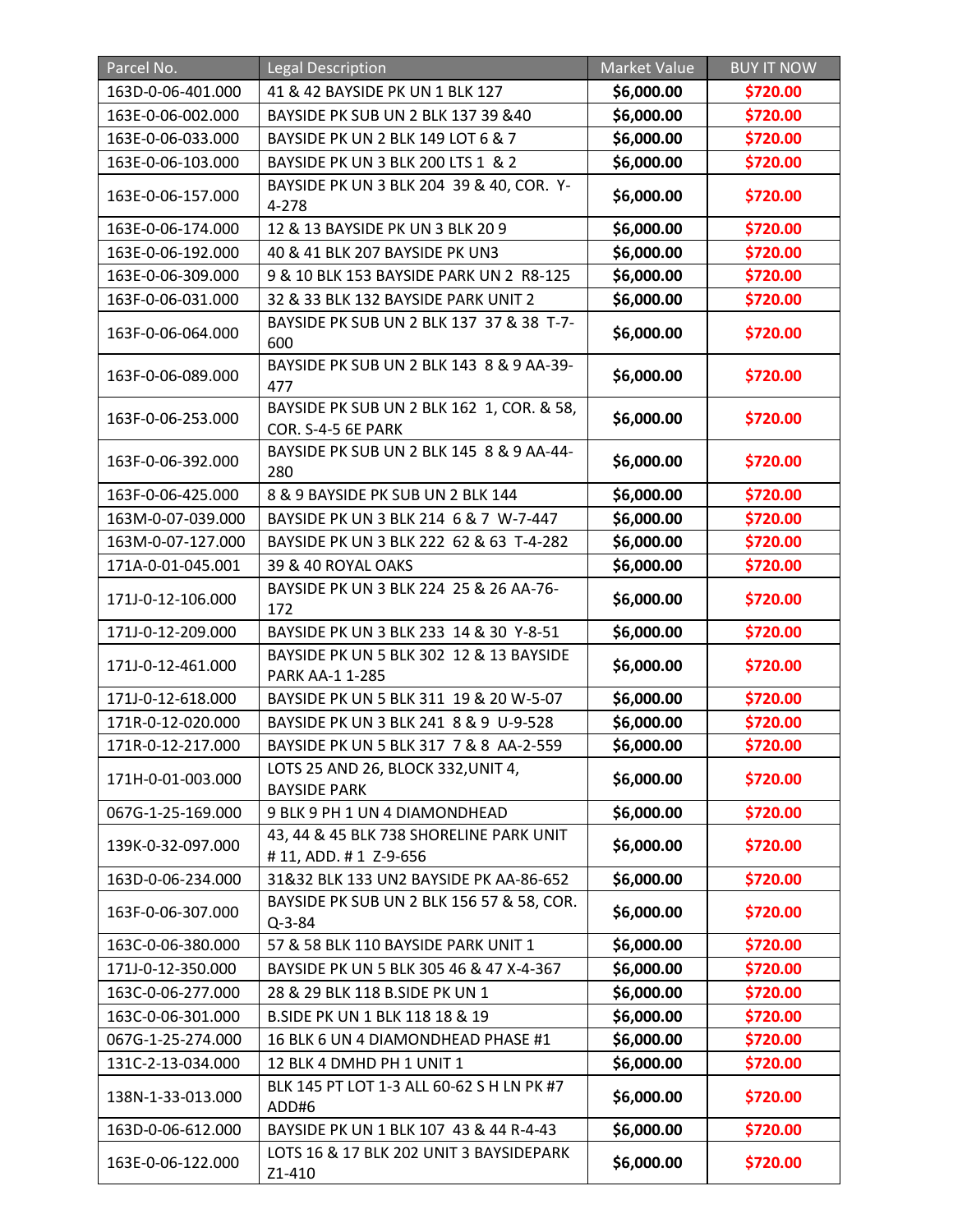| Parcel No.        | <b>Legal Description</b>                            | Market Value | <b>BUY IT NOW</b> |
|-------------------|-----------------------------------------------------|--------------|-------------------|
| 163E-0-06-287.000 | 31 & 36 BLK 154 BAYSIDE PARK U N 2                  | \$6,000.00   | \$720.00          |
| 163F-0-06-398.000 | 20 & 39 BLK 145 BAYSIDE PARK U N 2 P-6-<br>224      | \$6,000.00   | \$720.00          |
| 163F-0-06-596.000 | BAYSIDE PK SUBD UN 2 BLK 164 76 & 77                | \$6,000.00   | \$720.00          |
| 163M-0-07-083.000 | 2 BLK 218 BAYSIDE PARK UNIT 3                       | \$6,000.00   | \$720.00          |
| 171H-0-01-064.000 | 14 & 15 BLK 335 BAYSIDE PARK UNIT 4                 | \$6,000.00   | \$720.00          |
| 171H-0-01-095.000 | 19 & 20 BLK 336 BAYSIDE PARK UN 4                   | \$6,000.00   | \$720.00          |
| 067F-1-26-103.000 | 18 BLK 1 DIAMONDHEAD PHASE # 1 UNIT<br>#4 Z-8-331   | \$6,000.00   | \$720.00          |
| 067F-1-26-014.000 | 23 BLK 5 UN4 PH1 DIAMONDHEAD                        | \$6,000.00   | \$720.00          |
| 131C-1-13-061.000 | 10 BLK 7 UN 1 DIAMONDHEAD PHAS E #1                 | \$6,000.00   | \$720.00          |
| 131F-0-13-001.000 | D/H PHASE 1 UNIT 1 BLK. 7 LOT 9 AA30-540            | \$6,000.00   | \$720.00          |
| 132A-1-03-061.000 | 91 BLK 3 DIAMONDHEAD PHASE # 2 UNIT<br>#10 NOT SOLD | \$6,000.00   | \$720.00          |
| 163C-0-06-326.000 | BAYSIDE PK UN 1 BLK 117 14 & 15                     | \$6,000.00   | \$720.00          |
| 163M-0-07-018.000 | BAYSIDE PK UN 3 BLK 212 3 & 4 AA-64-700             | \$6,000.00   | \$720.00          |
| 171H-0-01-190.000 | BAYSIDE PK UN 4 BLK 327 13 & 14 U-5-266             | \$6,000.00   | \$720.00          |
| 163E-0-06-046.000 | BAYSIDE PK SUB UN 2 BLK 152 14 & 15 R-8-<br>105     | \$6,000.00   | \$720.00          |
| 163M-0-07-491.000 | BAYSIDE PK UN 3 BLK 211 22 & 23 AA-6-627            | \$6,000.00   | \$720.00          |
| 163D-0-06-343.000 | BAYSIDE PK UN 1 BLK 134 LOT 23 -24                  | \$6,000.00   | \$720.00          |
| 163C-0-06-345.000 | 53 & 54 BLK 116 B.SIDE PK UN 1                      | \$6,000.00   | \$720.00          |
| 163C-0-06-505.000 | 16 & 17 BKL 105 BAYSIDE PK UN 1                     | \$6,000.00   | \$720.00          |
| 163D-0-06-372.000 | 30 & 31 BAYSIDE PK UN 1 BLK 128                     | \$6,000.00   | \$720.00          |
| 163D-0-06-663.000 | BAYSIDE PK UN 1 BLK 106 6 & 7 AA-22-670             | \$6,000.00   | \$720.00          |
| 163E-0-06-164.000 | BAYSIDE PK UN 3 BLK 209 LOT 24 & 25                 | \$6,000.00   | \$720.00          |
| 163F-0-06-192.000 | 10&11 BLK161 UN 2 BAYSIDE PK T-3-562                | \$6,000.00   | \$720.00          |
| 163F-0-06-332.000 | BAYSIDE PARK UN. 2, BLK. 151 LOTS 45 & 46           | \$6,000.00   | \$720.00          |
| 163F-0-06-366.000 | <b>BAYSIDE PK SUB UN 2 BLK 150 5 &amp; 6</b>        | \$6,000.00   | \$720.00          |
| 163F-0-06-367.000 | 7 & 8 BLK 150 BAYSIDE PK U2 AA-86-577-              | \$6,000.00   | \$720.00          |
| 163F-0-06-416.000 | 51 & 52 BLK 144 BAYSIDE PK SUB UN 2                 | \$6,000.00   | \$720.00          |
| 163M-0-07-089.000 | 68 & 69 AA-<br>BAYSIDE PK UN 3 BLK 218<br>30-630    | \$6,000.00   | \$720.00          |
| 163M-0-07-367.000 | BAYSIDE PK UN 3 BLK 219 33 & 34 AA-55-<br>873       | \$6,000.00   | \$720.00          |
| 163M-0-07-568.000 | 41-42 BLK 246 BAYSIDE PARK UNIT 3                   | \$6,000.00   | \$720.00          |
| 171J-0-12-227.000 | BAYSIDE PK UN 3 BLK 242 17,& 18 COR AA-<br>25-544   | \$6,000.00   | \$720.00          |
| 171J-0-12-514.000 | BAYSIDE PK UN 5 BLK 308 15 & 16 Z-0-230             | \$6,000.00   | \$720.00          |
| 171R-0-12-112.000 | BAYSIDE PK UN 5 BLK 312 27 & 28 AA-30-<br>634       | \$6,000.00   | \$720.00          |
| 171J-0-12-024.000 | BAYSIDE PK UN 3 BLK 216 36 & 37 W-9-495             | \$6,000.00   | \$720.00          |
| 163D-0-06-405.000 | BAYSIDE PK UN 1 BLK 127 35 & 36 T-8-363             | \$6,000.00   | \$720.00          |
| 163F-0-06-357.000 | BAYSIDE PK SUB UN 2 BLK 150 43 & 44 Z-7-<br>263     | \$6,000.00   | \$720.00          |
| 171H-0-01-149.000 | 34-35 BAYSIDE PK UN 4 BLK 331                       | \$6,000.00   | \$720.00          |
| 163F-0-06-210.000 | 6 & 7 BLK 163 BAYSIDE PARK UNIT 3                   | \$6,000.00   | \$720.00          |
| 163E-0-06-432.000 | BAYSIDE PK SUB UN 2 BLK 142 29 & 30 Z-6-<br>796     | \$6,000.00   | \$720.00          |